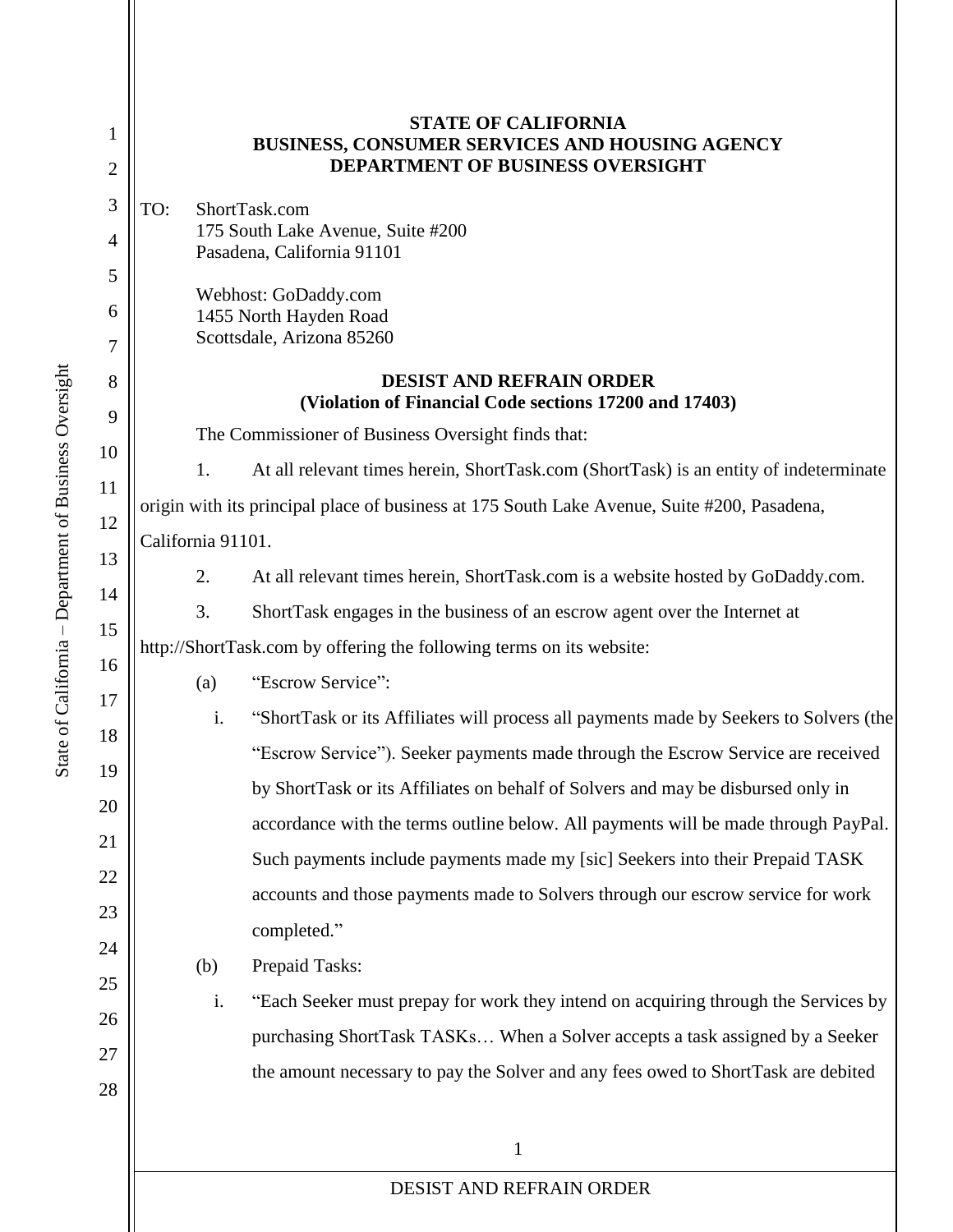1

2

3

4

5

6

7

8

9

10

11

12

13

14

15

16

17

18

19

21

28

from the Seekers Prepaid TASK account and held in escrow until the Seekers accepts the work produced by the Solver. After a Seeker's acceptance of the services, the Escrow Service will transfer the amount owed to each Solver, to his/her respective PayPal account. The funds that were held in escrow will be used for these payments." (c) Disbursement of Funds to Solvers:

i. "When Seekers register with the Site, a payment account ("Escrow Account") will automatically be established in conjunction with their registration. Seekers may disburse funds from their Escrow Account through the Solver's PayPal account."

4. The Commissioner of Business Oversight has not issued a license to ShortTask to conduct business as an escrow agent, as required under Financial Code section 17200.

5. The Commissioner of Business Oversight has not issued a license to ShortTask allowing ShortTask to advertise over the Internet that it is in the escrow business, as required under Financial Code section 17403.

Based on the foregoing findings, the Commissioner of Business Oversight is of the opinion that ShortTask.com is engaged in the business of an escrow agent without obtaining a license from the Commissioner of Business Oversight, in violation of Financial Code section 17200.

Pursuant to Financial Code section 17416, ShortTask.com is ordered to desist and refrain from engaging in the business of receiving escrows for deposit or delivery without first obtaining a license from the Commissioner of Business Oversight.

20 22 23 Further, the Commissioner of Business Oversight is of the opinion that ShortTask.com advertised on its website that it is engaged in the escrow business without first obtaining an escrow agent license from the Commissioner of Business Oversight, in violation of Financial Code section 17403.

24 25 26 27 Pursuant to Financial Code section 17403, Shorttask.com is ordered to desist and refrain from issuing, circulating, or publishing, any advertisement by means of any communication, including any internet websites, or making use of or circulating any letterheads, billheads, blank notes, blank receipts, blank escrow instructions, certificates, circulars, or any written or printed